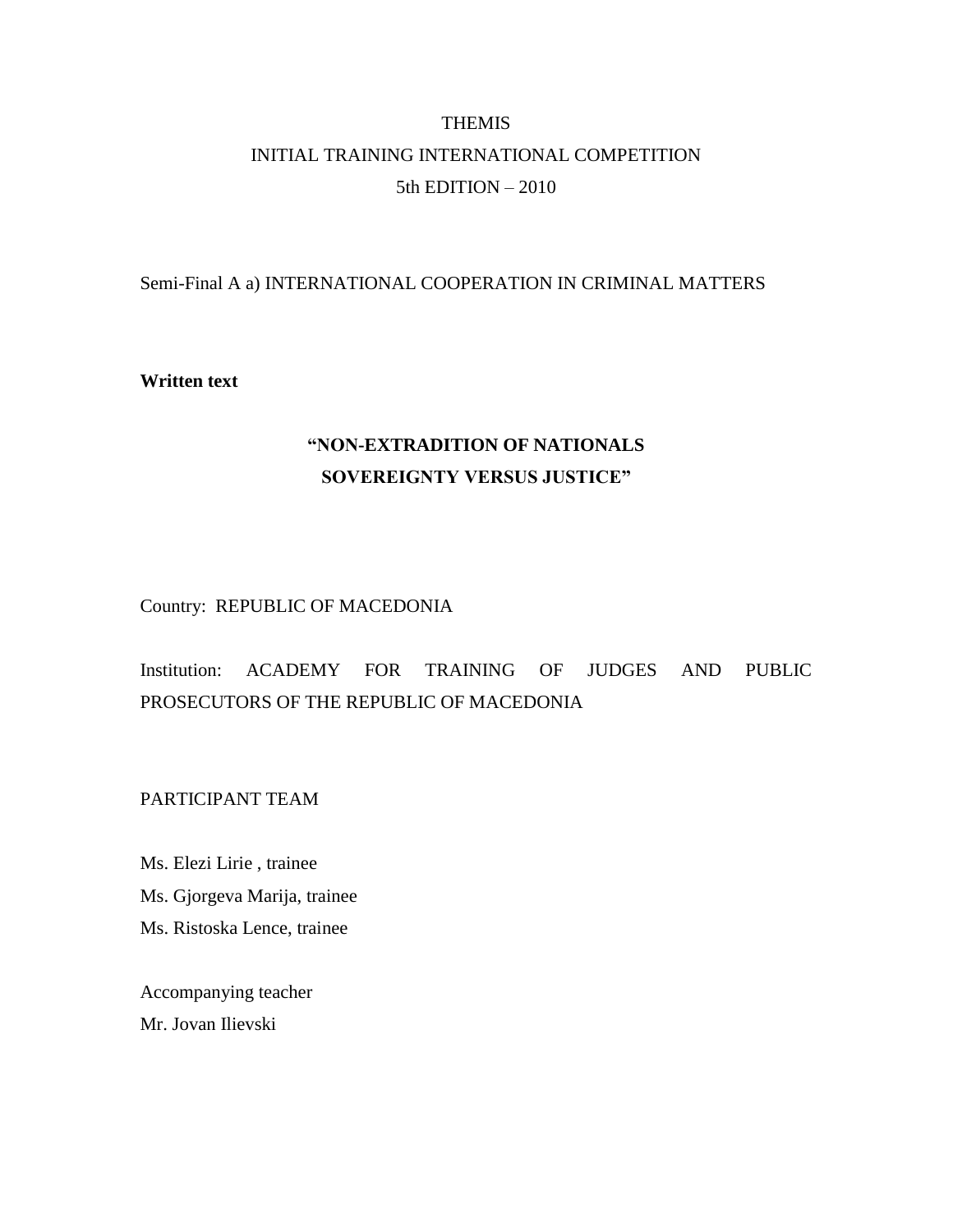### **1. Introduction**

With the increase of globalization we are witnesses that the criminality, even common crime, has lost its primarily territorial (domestic) nature and we are faced with the problem of international or transnational crime. With criminals acting and moving across borders, a need and a common practice for exercise of extraterritorial criminal jurisdiction has arised. Also, with migration across borders, resettlement and intermarriage of people becoming an everyday fact of life, phenomena such as multiple nationality and naturalization have become increasingly normal features of our globalized life. Due to the increased mobility of individuals including criminals and due to the transboundary or international nature of crimes involved, extradition is thus often indispensable to bringing the accused to justice in a foreign jurisdiction. It is thus clear that extradition is not an outdated institution but remains central to international criminal law and to international criminal justice even in the era of international criminal jurisdictions.

One of the most prominent examples of this development relates to one of the subjects of this study, the non-extradition of nationals.<sup>1</sup> A realistic study of the subject must recognize that the (non-) extradition of nationals is a question surrounded and a business driven by emotions and national sentiments. It is for this reason that the nationality exception has survived so many changes in the international community. In a world where a considerable amount of persons hold multiple nationalities and naturalization is increasingly open to the masses, the determination of the relevant status of individuals in relation to extradition is not a straightforward matter. It thus requires focused study, especially because attitudes to international criminal justice have been significantly altered over the years, changing our perception of the non-extradition of nationals.

#### **2. Historical review – origins and developement**

Non- extradition of national is a principle that is well known in the extradition practice all over the world and even thoughit dates from medieval times and considerable changes in the international legal system, in international criminal law and in

<sup>&</sup>lt;sup>1</sup> In the following text the principle of non-extradition of nationals is also named as nationality exception rule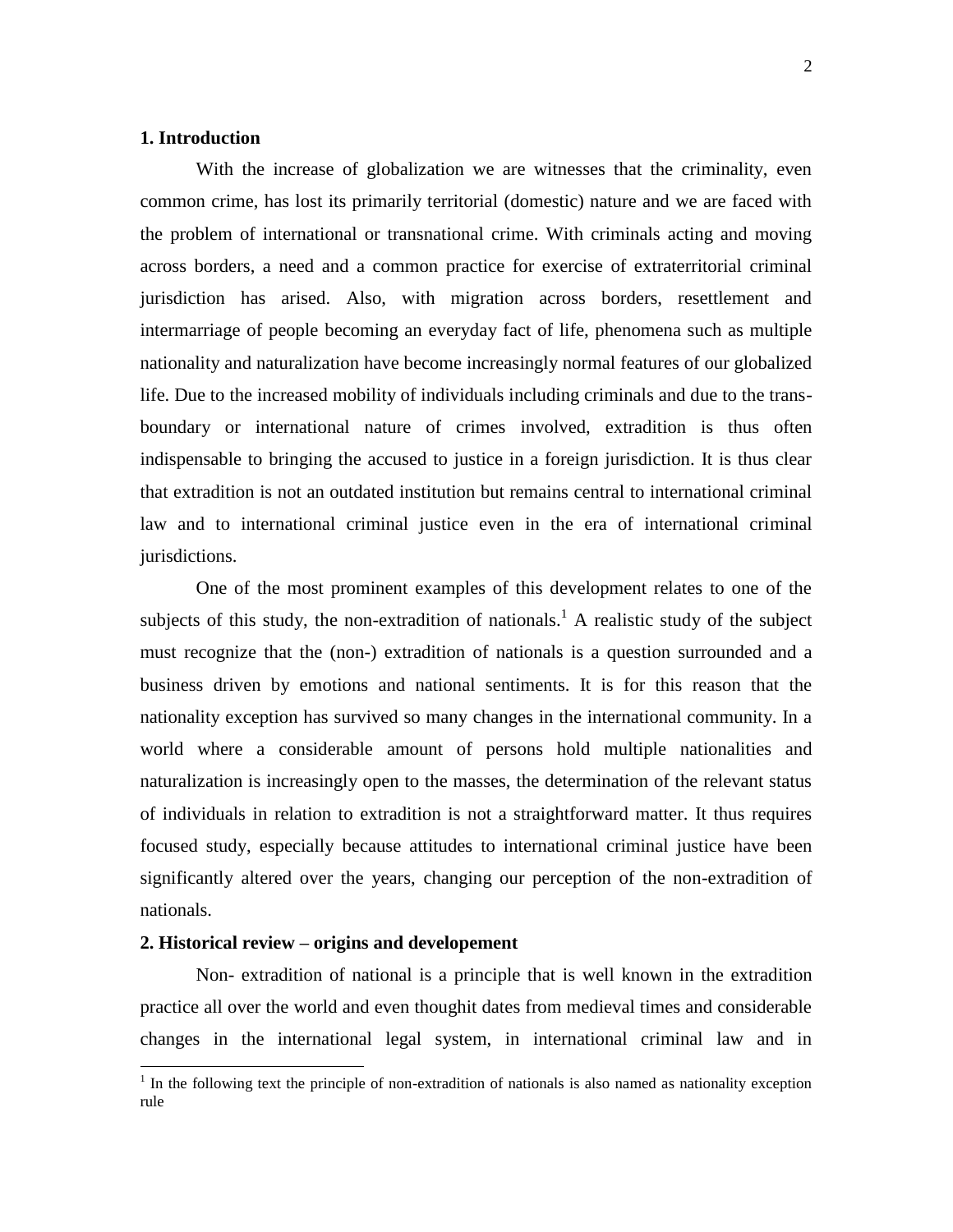international cooperation in criminal matters have occured, the non-extradition of nationals has survived and it remains a constant feature of every-day life.

Albiet the roots of the practice go back to ancient times, this ancient practice is no longer relevant in modern times.<sup>2</sup> The origins of the modern practice of non extradition of nationals date back to medieval times. The starting point appears to be the policy that governed the extradition relations between Low Countries and France, but the first treaty in which an express exemption of nationals appeared was the treaty of 1834 between France and Belgium.<sup>3</sup> Since then, the non extradition of nationals as a rule mainly was perscribed in the bilateral agreement between states, for later to be mentioned in the international agreements.<sup>4</sup>

The treatment that was given to the nationality exception rule in the bilateral treates defer from state to state, or case to case, mainly depending on the fact weather the state had continental or common law system, as well as on the treatment that by the national system was given to this rule.<sup>5</sup>

As to the international agreements, focusing on the teritory of Europe, the existance of the nationality exception rule and its predominance is well documented in multilateral European extradition agreements.

The European Convention on Extradition<sup>6</sup> in its Article 6, with the provision that the Contracting Parties have the right to refuse extradition of their nationals, accepts the

 2 Ivan A. Shearer, *Non extradition of nationals, A review and proposal,* Adelaide Law Review Association, School of Law, University of Adelaide, 1966, pg.274

 $3$  o.c. sq. In also can be mentioned that France led the world in the matter of extradition and its practice in regard of nationals was widely emulted.

<sup>&</sup>lt;sup>4</sup> The accent of the study will be put on the teritory of Europe, even thougt in the infra another countries may be mentioned.

<sup>&</sup>lt;sup>5</sup> For exemple the France was strong suporter of this rule and concider it as a wellstated international principle deaply implemented in national legal system, whereas the British Courts have never countenenced the argument that the non extradition of nationals is a customary rule of international law and ought therefor to be implied in the treates. Here it is worty to mention that Germany extended its jurisdiction to nationals that commeted a crime abroad and that this principle directly influenced on non extradition of German nationals. As to the Italy, even thougts in the early 1889, following the Govermnet Commision Rapport, a new article in the Penal code that forbade the extradition of national, was added, after 1930 whole different practice was aaddopted, since the Penal code of that year enacted that extradition of national is not granted unless specificaly provided for in international conventions. Republic of Macedonia falls under the countries that in the constitution have impemeted the rule of non extradition of nationals.

<sup>&</sup>lt;sup>6</sup> It was concluded within the Council of Europe in 1957. The European Convention on Extradition was followed by two additional protocols: Additional Protocol to the European Convention on Extradition from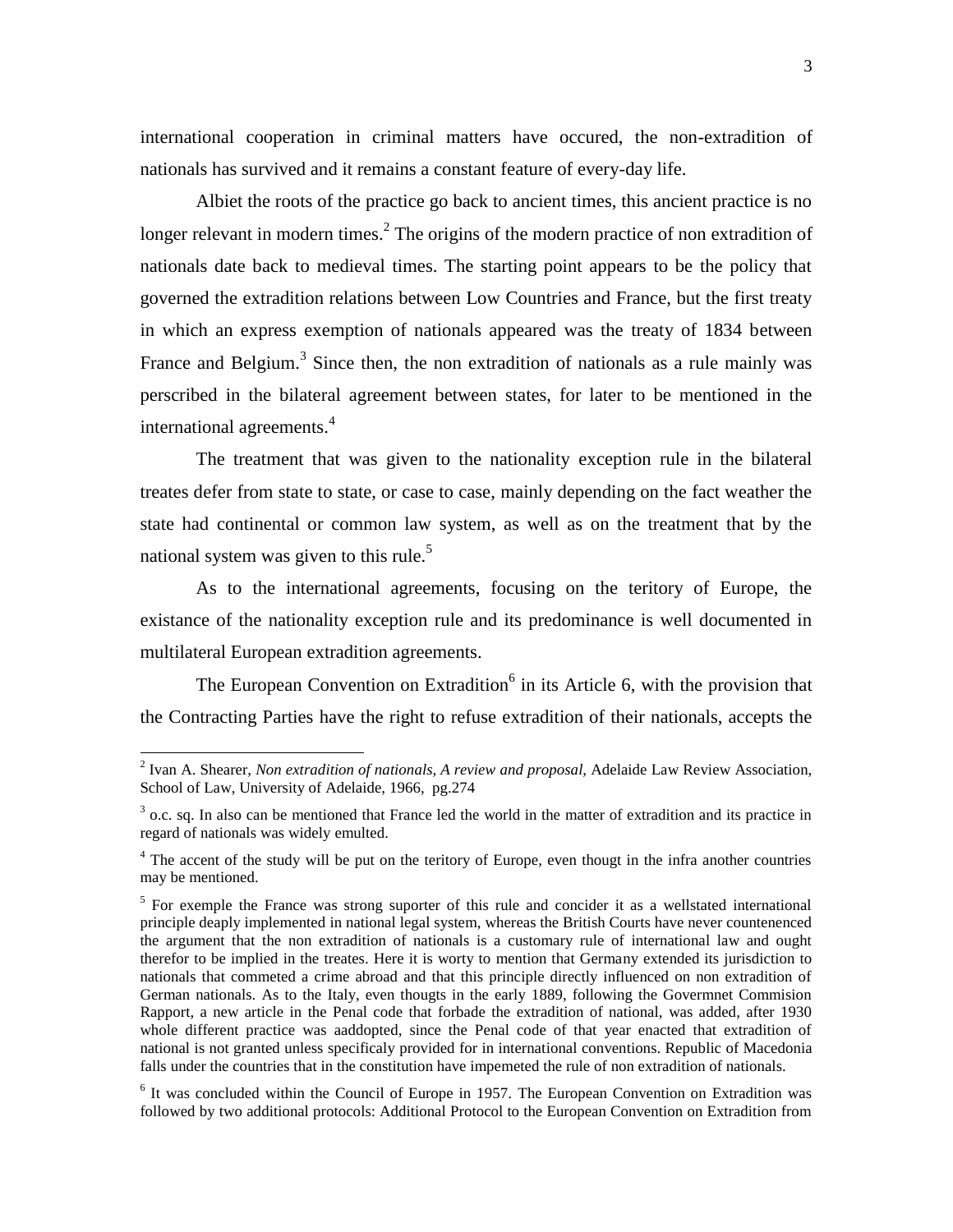non extradition of nationals as one of extradition principles, also prescribing opportunity for the States to clarify the complicated status of certain number of their inhabitants, by attaching a declaration defining the meaning of the term "nationals" for the purposes of the application of the convention.

The Benelux Treaty on Extradition and Mutual Assistance in Criminal Matters<sup>7</sup> prevents the extradition of nationals of the contracting parties and it lays down an obligation not to extradite, which provision makes it more categorical then the European Convention on Extradition.

As to the Convention on Extradition between Member States of the European Union $8$  this convention makes attempt to reverse the traditional regime relating to the nationality exception, stating in article 7 that extradition may not be refused on the ground that the person claimed nationality of the requested Member State within the meaning of Article 6 of the European Convention on Extradition. In other words, this EU Convention aimed at rendering the nationality exception an exception in European extradition.<sup>9</sup>

If an overview of the European extradition agreements is made, it can be summed that these agreements demonstrate a hesitant move away from the nationality exception, even though some fail to provide an obligation to prosecute if the requested State refuses to hand over its nationals.

Considerable progress regarding nationality exception was made with the Council Framework Decision on the European Arrest Warrant and The Surrender Procedures

<sup>15</sup> October 1975 and Second Additional Protocol to the European Convention on Extradition from 17 March 1978.

<sup>&</sup>lt;sup>7</sup> The treaty was signed on 27 June 1962 in Brussels and was followed by one supplementing and amending protocol from 11 May 1974.

<sup>8</sup> Council Act of 27 September 1996, published OJ C 313 of 23.6.1996

<sup>&</sup>lt;sup>9</sup> This comes from the explanatory report attached to the Council Act on the convention where in paragraph 1 the principle that extradition may not be refused on the ground that the person claimed is a national of the requested Member State within the meaning of Article 6 of the European Convention on Extradition, is being established and in paragraph 2 a possibility for derogation from the general principle laid down in paragraph 1, is provided, for, in paragraph 3, a system, which will encourage a review of the reservations made, to be provided.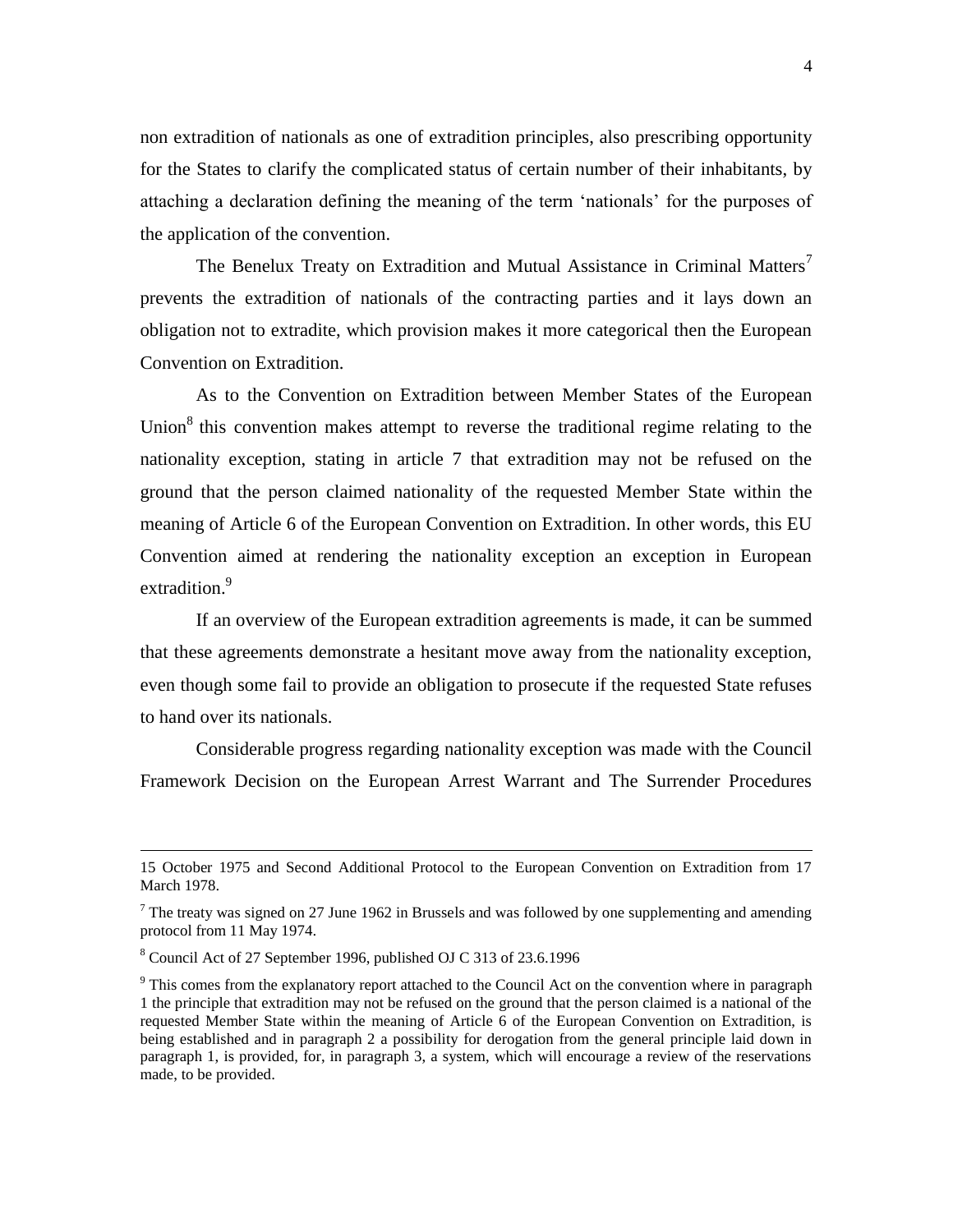between the Member States.<sup>10</sup> Even though the EWA still mentions nationality as a ground for refusal of execution of the warrant, this is done in the article 4(6) that deals with optional grounds for refusal of execution and may be invoked only under certain conditions, which makes the non extradition of nationals exception, not a rule. The article gives the possibility to the executing Member State to refuse execution of the EAW if the requested person is staying in, or is a national or a resident of the executing Member State and that State undertakes to execute the sentence or detention order in accordance with its domestic law. The logical consequence of this article is that if local laws do not permit enforcement of the sentence in the State of nationality and the undertaking referred to cannot be given, the execution of the European arrest warrant may not be refused.<sup>11</sup> From non less importance for the subject is Article 5(3), which permits Member States to condition the execution of an EWA to the fact that the person surrendered – being a national or a resident of the executing Member State – is returned to the executing Member State in order to serve there the custodial sentence or detention order passed against him in the issuing Member State. So although the nationality exception rule is not abandoned totally, with the birth of a restriction on the right of parties to refuse extradition/surrender of their nationals, a new climate that eventually will lead to this abandonment was created. In this sense, despite the fact that the European Arrest Warrant is a truly novel instrument, it does not signal an era free from disputes relating to the extradition or surrender of nationals.

Albeit, a move towards a decreasing reliance on the nationality exception in the past years can be noticed, the fact that the nationality exception is not completely abandoned and the fact that not every country on the territory of Europe is member state of EU, remain. Thus the European conventions dealing with extradition still remain in force for these non-EU countries, being basic source of extradition regulations, thus source for implementation of the principle of non-extradition of nationals.

<sup>&</sup>lt;sup>10</sup> Addopted by the Council of the European Union on 13 June 2002

<sup>11</sup>Zsuzsanna Deen-Racsmány, *Active Personality and Non-extradition of Nationals in International Criminal Law at the Dawn of the Twenty-first Century; Adapting Key Functions of Nationality to the Requirements of International Criminal Justice,*Leiden, E.M. Meijers Institute of Legal Studies, Faculty of Law, Leiden University, 2007 chapter 4 pg.22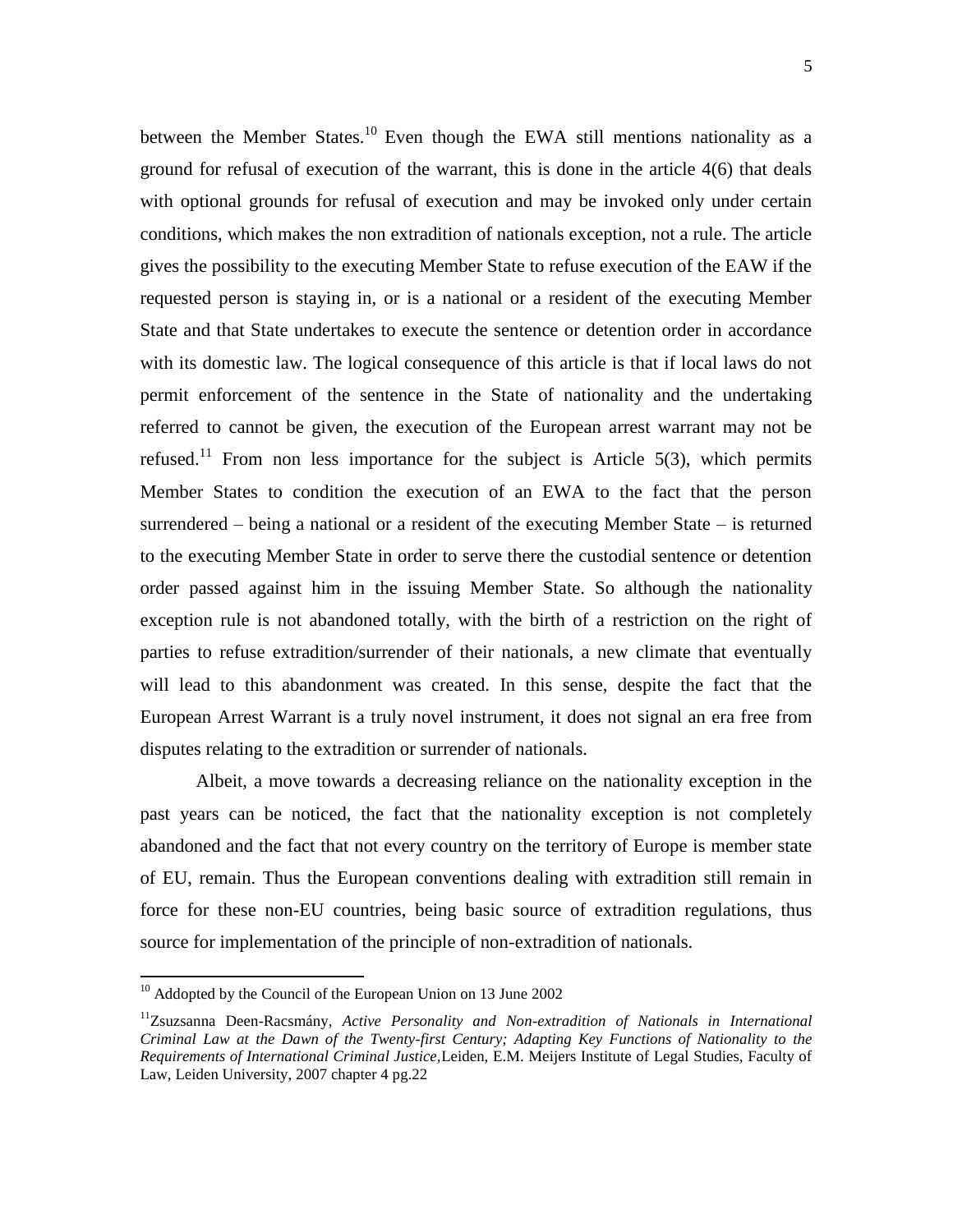#### **3. Legal nature and content of the principle of non-extradition of nationals**

#### *3.1. Legal nature of the principle of non-extradition of nationals*

One of the most interesting topics arising from the principle of non-extradition of nationals is its legal nature, laying the main question: "Has the non-extradition of nationals a human right element to it"? The answer, as obvious as it may seems needs to be elaborated since it contains several important aspects.

It is clear that here we are dealing with a principle which is prescribed in international documents or in national law<sup>12</sup> and relays first and foremost with the pure concept of nationality and through it to the state sovereignty. The nationality is inseparably linked to the concept of state-hood, as permanent population (i.e. nationals) is one of the elementsof the definition of the state. Thus the non-extradition of nationals is more of a state policy regarding its nationals, then a right that the State provides for its nationals. The protection of nationals and their non-extradition among other things lays in the states" fear of loss of sovereignty or some other reason that has its roots in the matter that touches the state sovereignty and not in the human rights concept.<sup>13</sup>

If we observe the position that Republic of Macedonia has in terms of nonextradition of national, it is obvious that we are talking more about state policy rather then human rights. The Constitution of Republic of Macedonia prescribes the principle of non-extradition of nationals as a non-exceptional rule. This is done in the part 1 of the Constitution<sup>14</sup> that contains only the basic provisions regarding the State, thus it is clear that this principle is a matter of a state policy. Moreover, the rights and liberties guaranteed to citizens are prescribed in the part 2 of the Constitution, separately for the basic provisions and non-extradition of nationals, respectively.

The situation is same in Croatia, where in article 9 of the Constitution a nationality exception is prescribed, separately from human rights and liberties. The nonextradition of nationals is mentioned in the German Constitution as a non-exceptional

 $12$  Till now this principle has never been considered as a principle of costumary international law, hence the costumary international law does not impose a duty on states to extradite persons aprehended on thair teritory. Also, among the states there is a lack of general obligation (practice) of extradition or prosecution of nationals, thus the material element needed to qualify this principle as a customary rule is missing.

 $13$  For the reasions justifing the non-extradition of nationals, see infra.

<sup>&</sup>lt;sup>14</sup> The Constitution of Republic of Macedonia was addopted in 1991 and was followed by 31 amandments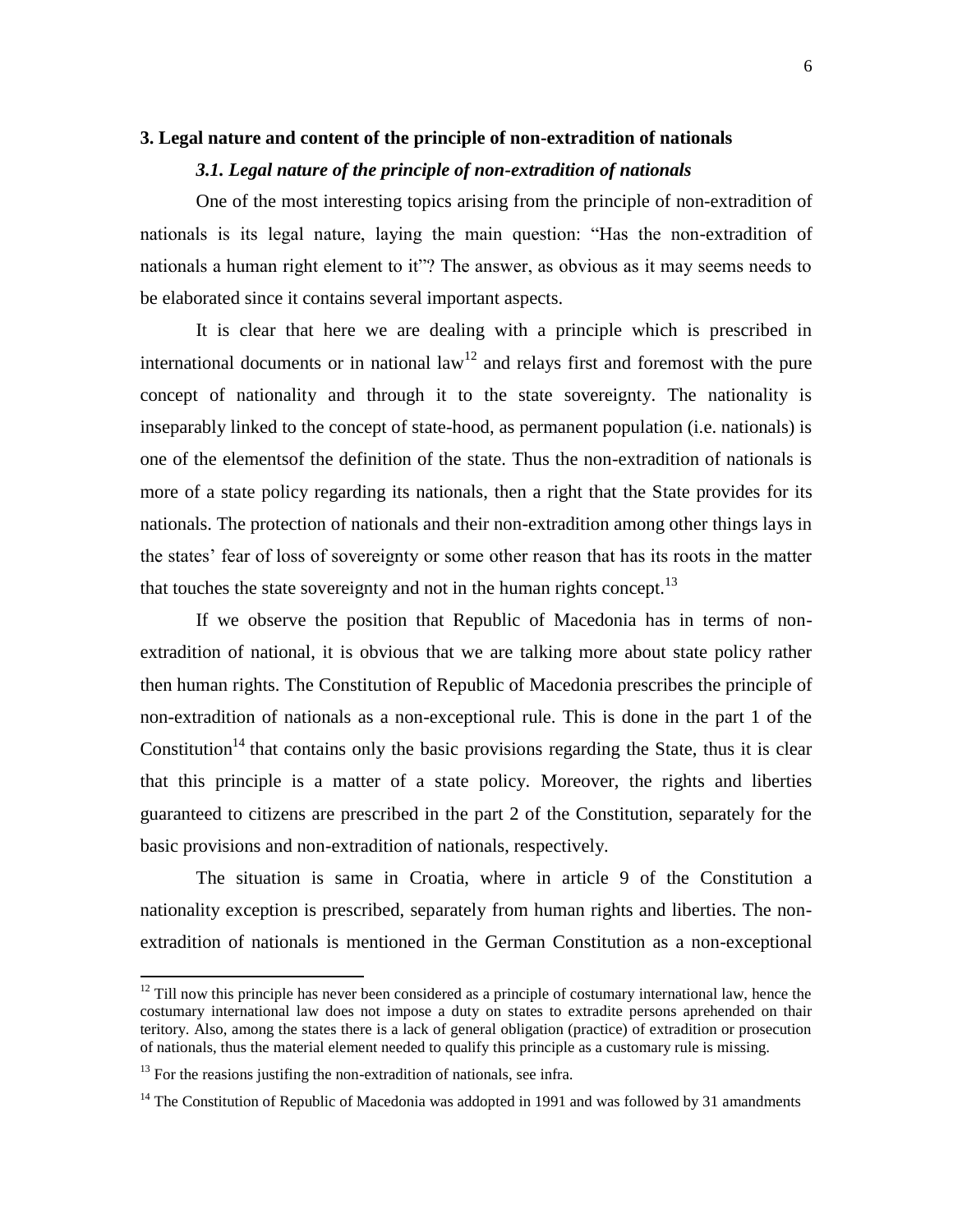rule and this is done in the part I of the constitution that deals with the basic rights. In the Bulgarian Constitution the non-extradition of nationals is prescribed as an exceptional rule in the article 25 (4), in the part of fundamental rights and duties of citizens. In part I of the Italian Constitution that deals with rights and duties of citizens, in the part concerning civil rights, precisely in article 26, the extradition is mentioned, not mentioning the non-extradition of nationals as a rule.

Despite the fact that the states' practice in prescribing the non-extradition of nationals in its constitutions is not a clear indicator of the legal nature of the nationality exception rule, hence this practice is far from uniform and there are legal systems in which the non-extradition of nationals is mentioned in the constitution as one of the basic rights that the state provides to its citizens, it is the authors opinion that the principle of non-extradition of nationals is not, and cannot be seen as a human right. The state first and foremost is the one that prescribes who are its nationals and defines the circumstances for acquiring a state citizenship, and thus the conditions under which a citizenship can be subtracted and also prescribes the policy for protection of its nationals, whether this policy is subject to limitations or not. Also, in addition to the fact that nonextradition of nationals is matter of state policy is the fact that the international agreements delaing with extradition contain provisions according to which it is up to the state to decide whether a national will be extradited or not, so it is a state policy whether a natonal will be protected in sence of refusing its extradition or not. Here it is the requested state which claims the "privilege" on the behalf of the extraditee to refuse the extradition, without making any inquiry into the opinion of its national.

The general court practice that the nationals can not invoke to the violation of the provision for non-extradition of nationals as they can invoke to violation of their human rights prescribed in national law as well as in the international conventions refers to the fact that the non-extradition of nationals in general is a principle which is established as a state policy concerning protection of nationals. In verification of this statement is the case law of ECHR, which speaks of violations of human rights in respect of extradition<sup>15</sup>, thus a case law practice concerning only the violation of principle of the non-extradition of

<sup>&</sup>lt;sup>15</sup> ex: lenght of detention while weating of extradition, extradition as a possability of violation of art.3 etc.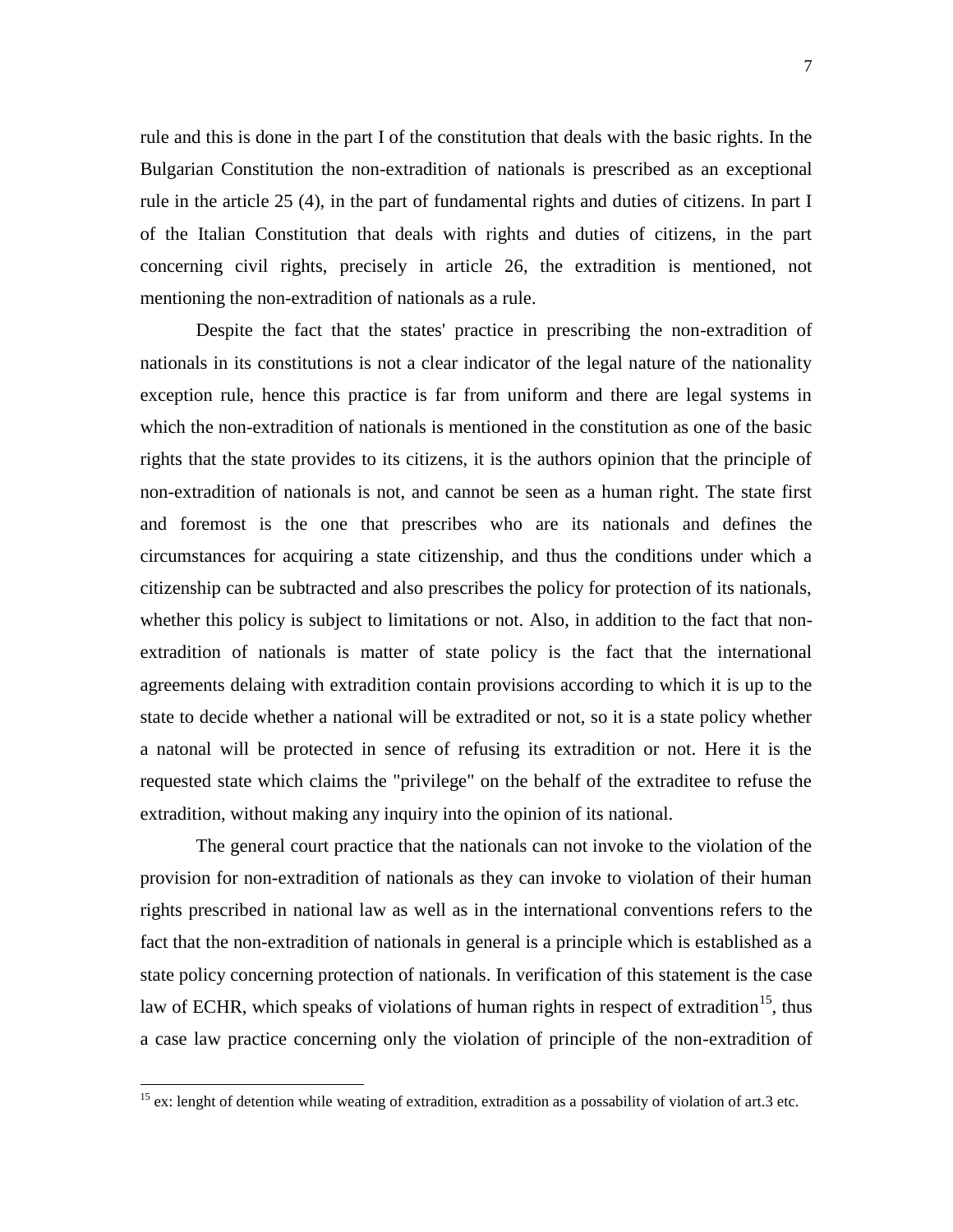nationals could not be found.<sup>16</sup> That the European Convention on Human Rights does not provide specific protection against extradition is clearly seen from the opinion shared by the European Commission on Human Rights concerning Article 3, paragraph 1, of the Fourth Additional Protocol to the Convention followed by the explanatory report on this Protocol.<sup>17</sup> In the case of X v. Austria, the Commission defined expulsion as a procedure under which "a person is obliged permanently to leave the territory of the State of which he is a national without being left the possibility of returning later", using terminology that evidently serves to support the decision of the Commission that extradition does not fall under the concept of expulsion and, consequently, does not fall under the prohibition of Article 3. Similarly, in Brumuckmann v. Federal Republic of Germany, the Commission, referring to international law, made another attempt to distinguish between expulsion and extradition: "Expulsion is the execution of an order to leave the country, while extradition means the transfer of a person from one jurisdiction to another for the purpose of his standing trial or for the execution of a sentence imposed upon him."

Nevertheless the non-extradition of nationals is closely linked to the concept of protection of human rights. Mutual relationships between human rights and extradition are often characterized as a "tension" between protective and cooperative functions of this form of international legal assistance".<sup>18</sup> Thus a need for balance or reasonable compromise between protection of human rights and extradition needs to be found, hence the "critical point" beyond which human rights become unbalanced and, therefore, constitute an obstacle to an effective cooperation in the fight against crime, will be avoided. 19

The potential violation of nationals" human rights can be seen as a point, were the non-extradition of nationals and human rights meet. This violation can be observed from

8

<sup>&</sup>lt;sup>16</sup> Since the composition of the expose, the autors were not familiar with such case law practice of the ECHR, concerning only the principle of non extradition of nationals.

<sup>&</sup>lt;sup>17</sup> Article 3, paragraph 1, of the Fourth Additional Protocol to the Convention, provides that no one shall be expelled, by means either of an individual or of a collective measure, from the territory of the State of which he is a national and the explanatory report on this Protocol states that it was understood that extradition was outside the scope of this paragraph.

<sup>18</sup> Michael Plachta, *Contemporary problems of extradition: human rights, grounds for refusal and principle aut derere aut judicere*, pg.64

 $^{19}$  id. sq.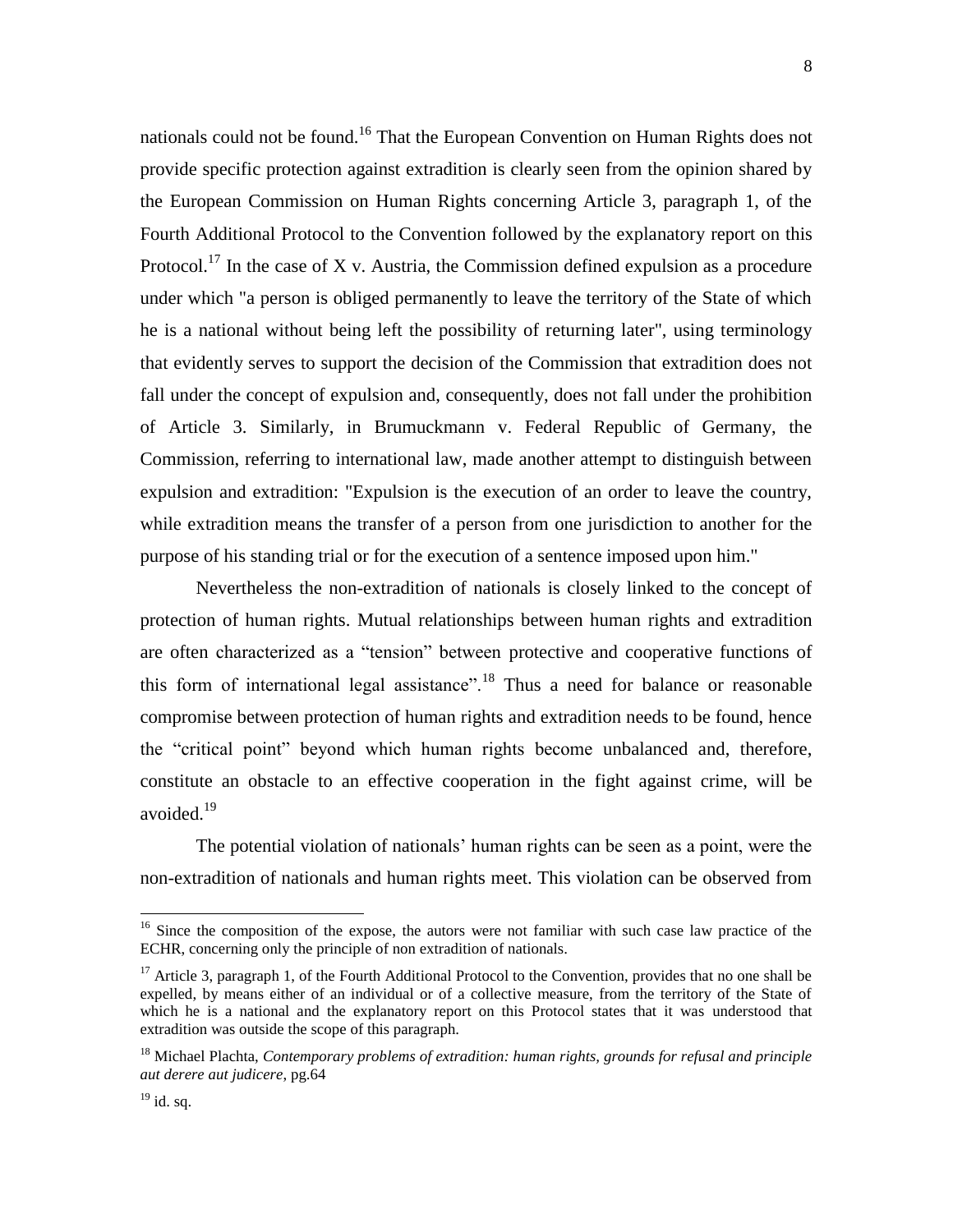two different criteria: the nature of a specific right as vital or necessary<sup>20</sup> and the scope, degree or severity of the violation, rather than the nature of the right.<sup>21</sup> This second criteria as standard was elaborated by the European Court of Human Rights, stating that the requested state, must have not extradited a fugitive "where substantial grounds have been shown for believing that the personconcerned, if extradited, faces a real risk of being subjected to torture or to inhumanor degrading treatment or punishment in the requesting country".<sup>22</sup> Even though this case deals with violation of the mentioned right of a fugitive, the authors of the text did not find any obstacle the same decision to be given in a case of violation of the mentioned right to a national that might hold a dual nationality.

Another category of human rights, that may raise the question whether their violation may occur if extradition happens, are the so called fair trail rights of the accused, in our case national of the requested state, since one of the main reason for justifying the non-extradition of nationals is to protect them from an unfair foreign trial. ECHR has established a court practice concerning fair trial rights, independently of extradition cases.<sup>23</sup> This points out that the right to a fair trial confirmed in the majority of constitutions of the worldwithout respect to the nationality of the person concerned, is quite different from the constitutional provision of non-extradition of nationals.

Also the existence of a set of rights that are not human rights but have great influence concerning non-extradition of nationals should be emphasized. This set of rights is consisted of the advantage related to conducting one"s defense in a language the accused understands, in a legal system that is reasonably familiar with, the availability ofcharacter witnesses and closeness of family and friends – beneficial to rehabilitation etc.

 $20$  This concept is based on the understanding that out of all human rights a group has been recognized as non-derogative in all universal and regional instruments and has one obvious disadvantage of offering a very restrictive scope of human rights which are covered under the notion of "fundamental human rights": the right to life; the prohibition on torture and other forms of cruel, inhuman and degrading treatment and punishment; the prohibition on slavery; and freedom from ex post facto or retroactive criminal laws.

 $21$  This approach indicates that controlling is not the right as such, but the way it was or likely to be violated.

<sup>&</sup>lt;sup>22</sup> Soering v. United Kingdom, E.C.H.R. Series A, No.161 (1989); 28 ILM 1063 (1989).

<sup>23</sup> Kirakosyan v. Armenia, E.C.H.R. Series A, No. *31237/03*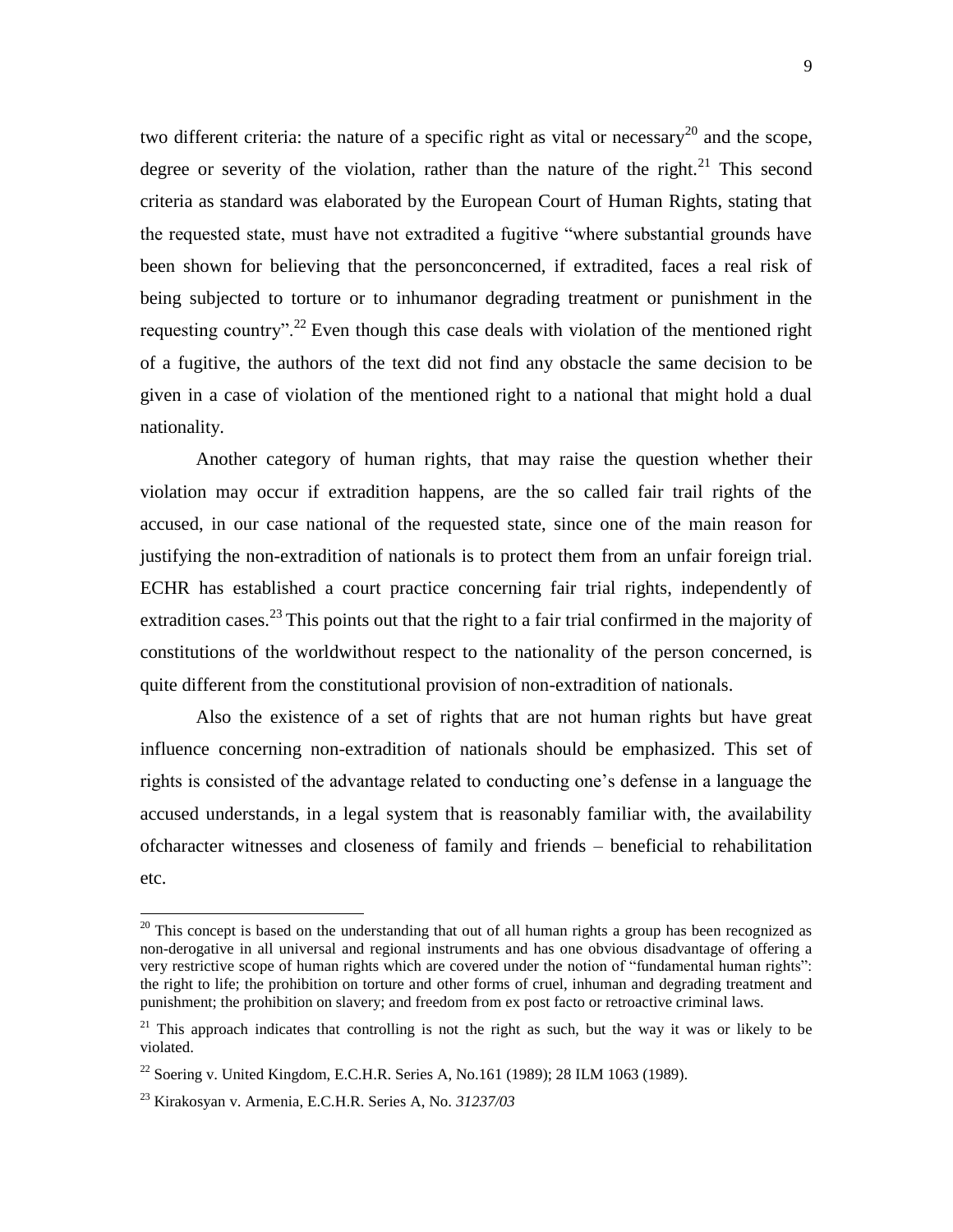Thus it is obvious that human rights do not as such stand in the way of extradition. On the contrary, extradition is an important tool of legitimate law enforcement, not least enabling States to ensure that those responsible for serious human rights violations and international crimes such as war crimes and crimes against humanity are brought to justice. As noted by the UN Human Rights Committee, extradition is "an important instrument of cooperation in the administration of justice, which requires that safe havens should not be provided for those who seek to evade fair trial for criminal offences, or who escape after such fair trial has occurred". In the context of human rights and the fight against terrorism, this has been affirmed for example, by the UN General Assembly and Security Councilas well as the Council of Europe. Thus, there is no general right not to be extradited.

#### *3.2. Content of the principle of non-extradition of nationals*

As stated previously the principle of non-extradition of nationals is a principle that is prescribed by the states in the national legislation, in the constitution or in the law dealing with the respective subject<sup>24</sup> and can also be found in international agreements. As a matter of state policy, every state that prescribes this principle states an obligation not to extradite its own nationals or contains a provision that extradition of nationals is forbidden, or some other provision that in final instance, as a result, has the implementation of nationality exception. Some countries, even very rare, implement in their national legislation so called extended nationality or resident exception, expending the nationality exception to permanent residents. $25$ 

With the proscribing of the extradition of nationals the countries usually provide opportunity for prosecuting nationals for crimes committed abroad, by giving the national law an extraterritorial competence. This principle is known as the active personality principle and its main justification is in the fact that jurisdiction over crimes committed by nationals abroad is necessary to prevent such crimes and criminals from escaping

 $^{24}$  ex. in criminal procedure law (China, Cyprus, Czech Republic, Ethiopia, France, Germany, Hungary, Indonesia, Latvia, Norway, Slovak Republic, Slovenia, Switzerland and Zambia), in penal code etc.

<sup>&</sup>lt;sup>25</sup> Since the focus on the study is the nationality exeption concerning netionals, this question is simply mentioned as one of the ways that this principle occuers. More for this in Zsuzsanna Deen-Racsmány, *Active Personality and Non-extradition of Nationals in International Criminal Law at the Dawn of the Twenty-first Century; Adapting Key Functions of Nationality to the Requirements of International Criminal Justice,*Leiden, E.M. Meijers Institute of Legal Studies, Faculty of Law, Leiden University, 2007 Chapter 7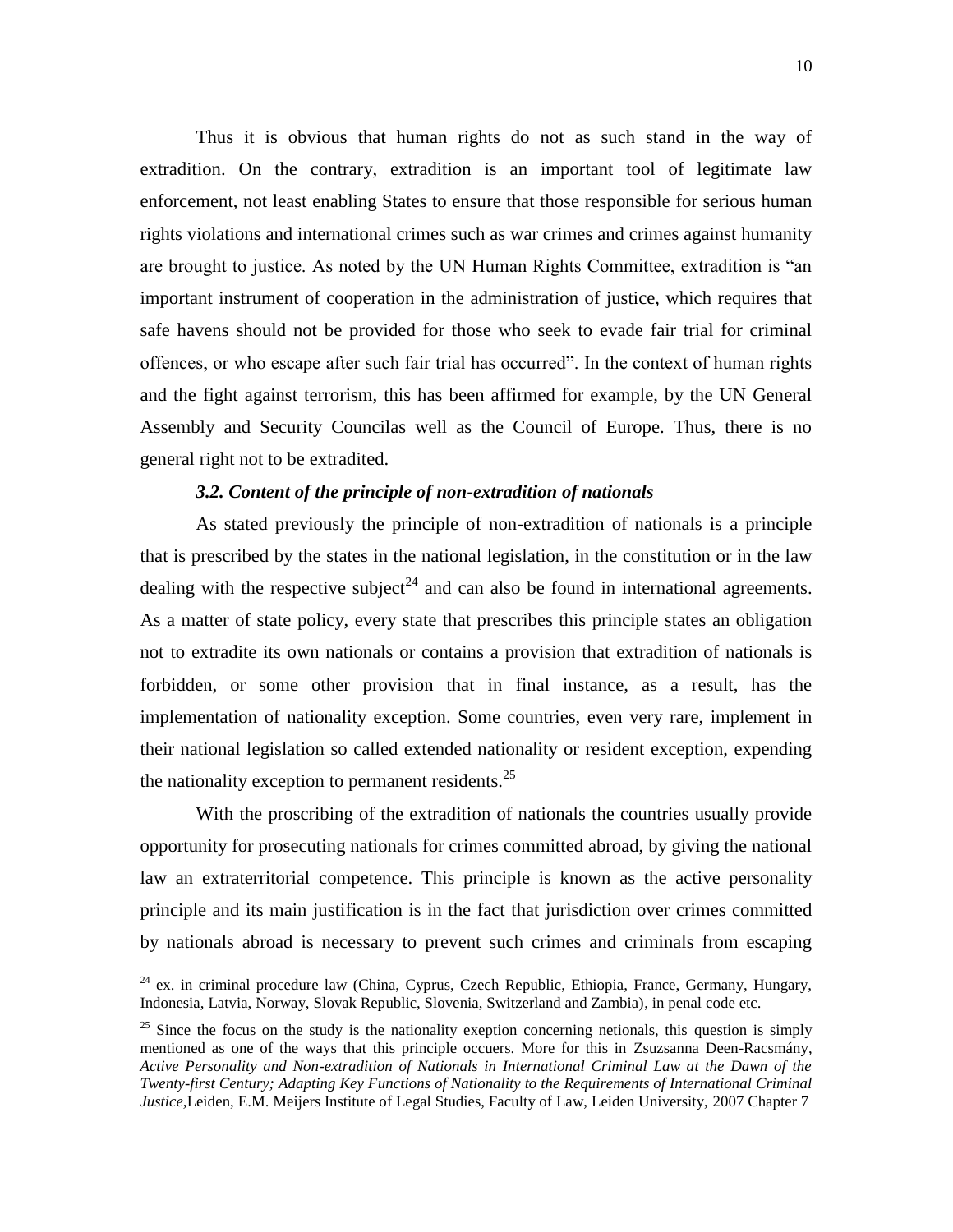prosecution.<sup>26</sup> Thus, the active personality principle, seen as a remedy against the complete frustration of criminal justice and the impunity of an offender, usually follows the nationality exception rule.<sup>27</sup>

Hence, the contents of nationality exception lay down in the prohibition for extradition of nationals, it is clear that the state can refuse the extradition of national, without seeking additional grounds or reasons for refusal of extradition. Here the ground for refusal is in the mere fact weather a person is a national of the requested country. As stated by the Permanent Court of International Justice in Nationality Decrees in Tunis and Morocco and confirmed in various contexts since then, "questions of nationality are ... in principle within [the] reserved domain [of domestic jurisdiction]"<sup>28</sup> Thus, it is for each state to determine who are its nationals and on base of that determination, a nationality exception may occur.

Albeit, it is up to the states to determine who its nationals are, the meaning of the term national and its definition arenot given in the international instruments dealing with the subject, even though exceptions that leave space for additional defining can be found. The European Convention of Extradition, as mentioned previously, gives a possibility for attaching a declaration by the states defining the meaning of the term nationals. Having in mind the time when the convention was adopted it is clear that this provision was made for the mentioned purpose, despite the fact that now it can be seen as an opportunity for implementing an extended nationality principle.<sup>29</sup> Another international agreement that gives an opportunity to define the term national is the Framework decision of the EAW, where the fact that the requested person is staying in, or is a national, or a resident of the executing Member State is mentioned as an optional ground for refusal of execution of the EAW. Even though in the EAW a clear definition over the mentioned notions is not given, according to the competence of the European Court of Justice to give a preliminary reference, a case law practice that defines the term "national", "resident" or

 $26$  more for active personality principle in o.c. chapter 2

 $27$  exception can be found in the Benelux treaty on Extradition and Mutual legal assistance in criminal matters, where the nationality exception rule is not followed by an obligation to prosecute domesticly.

<sup>&</sup>lt;sup>28</sup> Nationality Decrees in Tunis and Morocco (Fr. v. Gr. Brit.), Advisory Opinion, 1923 PCIJ (ser. B) No.4, at 24.

 $29$  More for extended nationality principle in o.c. chapter 7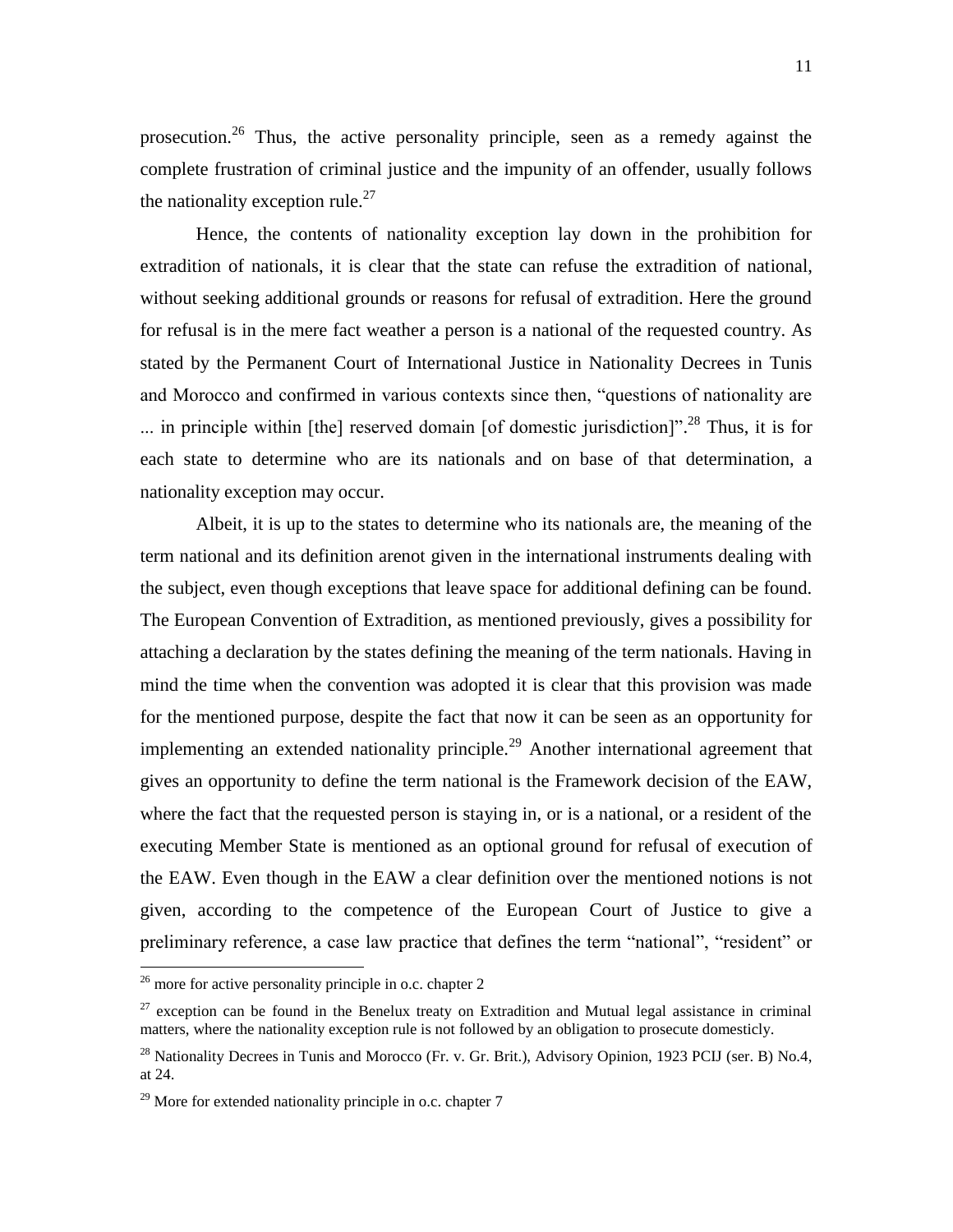"staying in" was established. In the case of Szymon Kozłowski<sup>30</sup>, after the court stated that the definition of the terms cannot be left to the assessment of each Member State, since it follows from the need for uniform application of Community law (...) its meaning and scope must normally be given an autonomous and uniform interpretation throughout the Union, the court ruled an interpretation of the term "resident" and the term "staying".

As shown above, in general absence of definition of term national and freedom of the states to determine their nationals, having in mind the phenomenon of migration and possibility to acquire nationality in different states, a specific situation, regarding state jurisdiction over crimes committed by its nationals, arises with the mere existence of double and multiple nationals (a person holding nationality of two or more countries). In this situation questionable is the fact which of the countries has grater right over the national, meaning grater right to amend extradition or to apply nationality exception rule, when in fact an extradition is requested from one of countries of nationality against another country of nationality. There are generally two known principals: the dominant nationality or dominant link principle, under which the state that has dominant link with the suspect has the grater right and the principle of equality which holds that since all states of which the person is a national are equals, they may derive the same rights from this link irrespective of its strength, including the right to exercise jurisdiction over crimes committed by that person. This second principle of equality has found its confirmation above that of dominant nationality in international criminal law as regards the state"s jurisdiction not only in the legal theory, but also in some municipal decisions, as well as in the international sources.<sup>31</sup>

Another question in terms of double nationality and nationality exception rule is the one that arises from the fact that the combination of these two aspects gives the criminals protection. Thus the statement that "criminals are protected by the law" is not

l

<sup>30</sup> Case C-66/08, JUDGMENT OF THE COURT (Grand Chamber), 17 July 2008

 $31$  One of the few international sources that deals with criminal jurisdiction in relation to multiple national offenders is the 1935 Harvard Draft Convention, which, even not binding, supports the right of any state of which the accused is a national to prosecute the crime, stating that "whether, in case of double or multiple nationality, an accused is a national of the State which is attempting to prosecute and punish is a question to be determined by reference to such principles of international law as govern nationality. *If international*  law permits the State to regard the accused as its national, its competence is not impaired or limited by the *fact that he is also a national of another State".*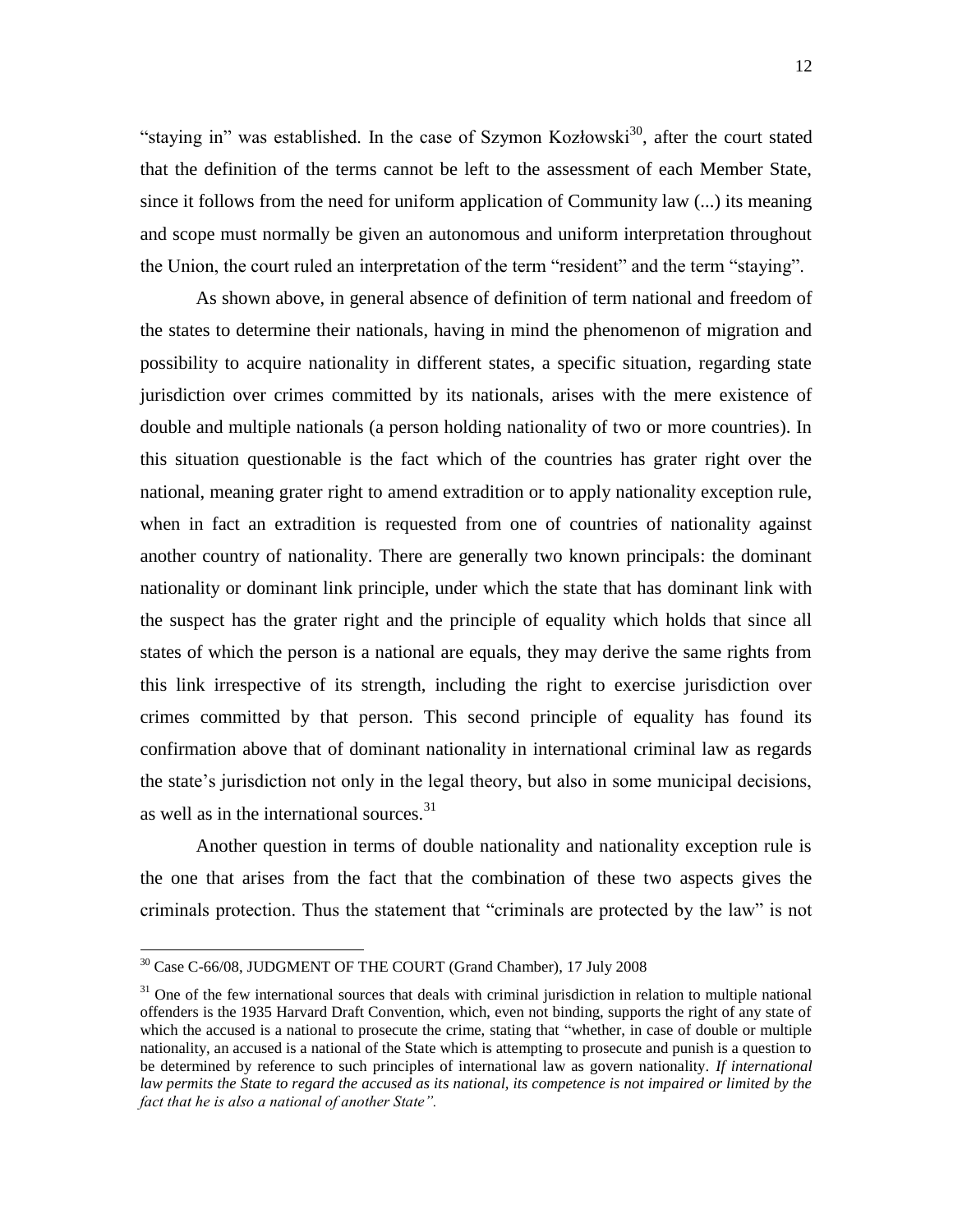far from the truth. This question gains on importance since the nationality exception rule and multiple nationality are common practice in the Balkans, and the possession of dual citizenship and its use to avoid extradition is allowed or prescribed by the constitution or laws of almost all the countries in the region. The fact that none of the Balkan countries extradites its own nationals, means that their legal system allow the criminals with dual citizenship to leave as a free citizens, although there are international arrest warrants against them. With this problem lot of the European countries are faced since the criminals escape from the country where the crime has been committed in the one of the Balkan counties and gain nationality in order to avoid extradition. Such a case was the case of Basri Bajrami.

#### 3.2.1 Case of Basri Bajrami

 $\overline{a}$ 

#### 3.2.1.1 Macedonian legislation in terms of extradition

In the Republic of Macedonia the extradition of accused and convicted persons shall be requested and performed according to the provisions of the Law on Criminal Procedure, unless it is otherwise prescribed by the European Convention on Extradition and its Protocols or the other international agreements ratified.

The legal conditions applying to extradition are established in the Criminal Procedure Code and International agreements.<sup>32</sup> In accordance with the Law on Criminal Procedure in the Republic of Macedonia, the Minister of Justice reaches a decision with which he allows the extradition for a given criminal offense only for persons who are not citizens of the Republic of Macedonia. Moreover, the conditions under which extradition is allowed are enumerated but only for a criminal offense for which the extradition has been approved. Republic of Macedonia refuses extradition of its nationals though they can be prosecuted in for offences committed abroad. The Criminal code applies to the citizens of Republic of Macedonia for crimes committed by them abroad.

 $32$  In the field of international legal assistance, Republic of Macedonia has ratified some key international instruments: the European Convention on Extradition with its additional protocols, the European Convention on Mutual Legal Assistance in Criminal Matters with its additional protocol, the European Convention on the transfer of sentenced persons and its additional protocol and the European Convention on the Transfer of Sentenced Persons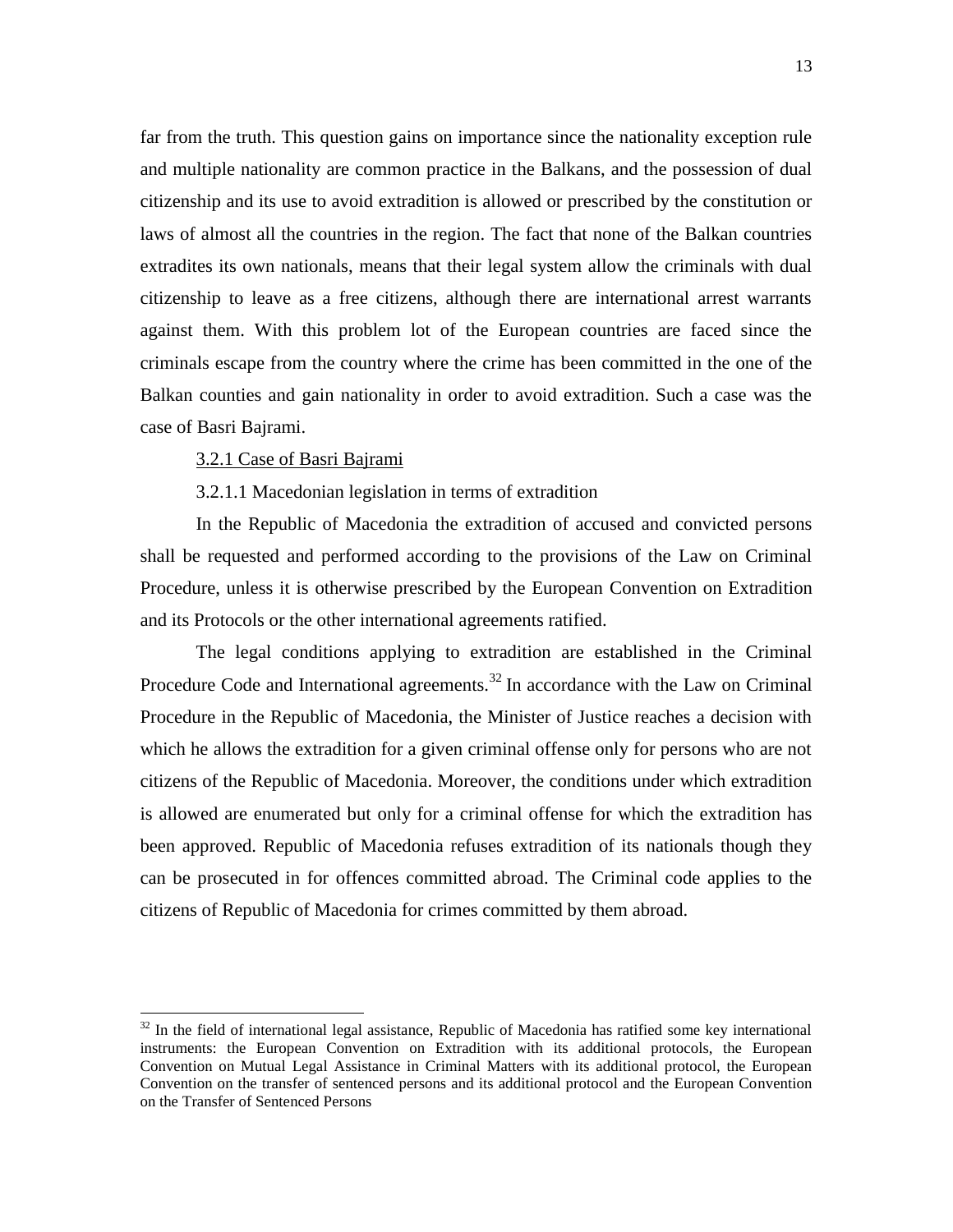3.2.1.2 Expose of the case

Basri Bajrami, known as "Toska" or "The Fly" in the late 80's and early 90's was a member of the famous Patrick Hamers criminal gang. Among numerous criminal acts that this gang was famous for, including spectacular violent robberies, was the kidnaping of the former Belgian prime minister Paul Vanden Boeynants. Despite the fact that the members of the gang were cought and put in prison while aweating for trial, Basri Bajrami managed to escape from prison. After escaping from prison he went in Republic of Macedonia, where with a help and support of his family in 1993 got Macedonian citizenship. At that point Basri Bajrami was a dual national: national of Belgium and national of Macedonia. Since Macedonian legislation forbides extradition to its nationals, in Belgian newspapers there were statements that "the sudden attack of patriotisam of Basri happend only for a reason to escape the extradition in Belgium". However, this situation did not last very long. After the Belgian authorites requested Basri's extradition, for putting him on tial for kidnaping the former Belgian prime minister, a review on the administrative prosedure of acquireing the Macedonian citizenship was made. In the renewed procedure the Macedonian citizenship was subtracted from Basri Bajrami, and the obstacle for his extradition in Belgium was asphyxiated. Republic of Macedonia has a constitutional provision that proscibes the extradition of nationals and because of it, the extradition of Basri Bajrami prior the subtract of his citizenship, was impossible.

In this case a person holding multiple nationality sought a protection from the Republic of Macedonia in terms of applying the nationality exception rule, thus his extradition was only possible if the Macedonian citizenship was subtracted, as it was the case. It is authors" opinion that, even in a case where this kind of possibility is present, subtract of the citizenship of the national is not a desirable solution. In this case Republic of Macedonia, according to the principle of equality of the states, had a chance to choose whether to extradite Basri Bajrami or to prosecute him, since the Penal Code provides an extraterritorial competence of the Macedonian legislation. However, this case clearly shows that not only the solutions that are proposed in the legal theory or practice, can lead to final solution in a certain case and that international cooperation in criminal matters, extradition especially, can be done through diplomatic channels and influences and as so serves the purpose.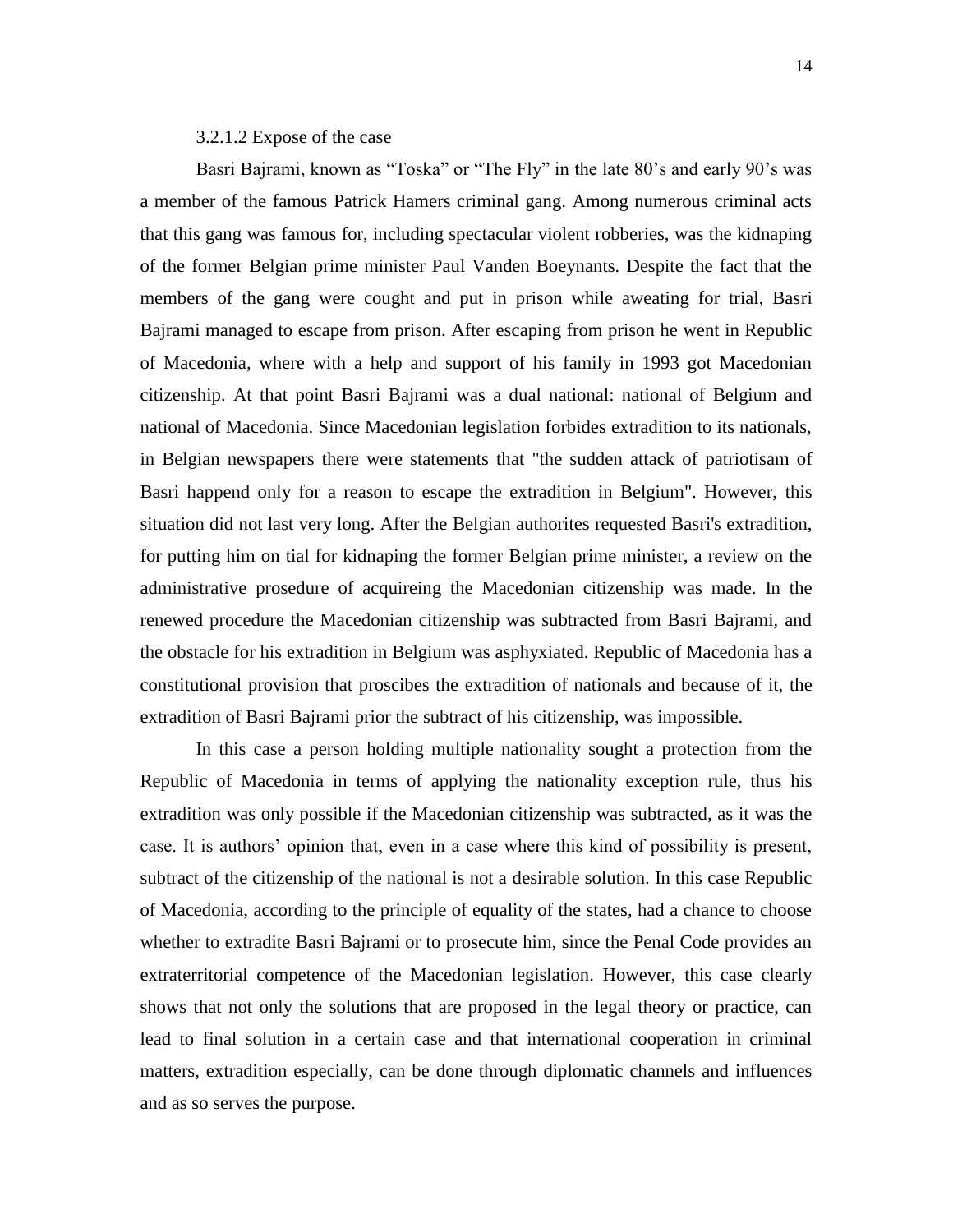Also this case can indicate the possibility of an appearance of a phenomenon that criminals will escape in the countries that prescribe the non-extradition of nationals and gain the nationality of that country in order to avoid prosecution in the *loci delicti*. However, the effect of change of nationality in extradition cases is not unknown in the legal literature and has been treated more of less, anonymously.<sup>33</sup>

As mentioned previously the dual citizenship sometimes can represent an advantage or an opportunity for abuses and evasions of the justice, but still the dual citizenship, as a democratic benefit, should not be abolished. Instead, the accent should be put on removal of the nationality as an obstacle for extradition.

#### **4. Principle of non-extradition of nationals - pros and cons**

Explaining the pros and cons of principle of non-extradition of nationals will eventually come to elaborating the reasons that stand for this principle versus the reasons that go against it. When approaching this elaboration two general systems can be found: one of the continental or civil law countries that stand for the principle of non-extradition of nationals and one of the common law countries that stand against this principle.

Civil law countries generally protect their nationals from foreign prosecutions and enforcement of the sentences rendered abroad, compensating the negative effects by providing for jurisdiction over crimes committed by their nationals abroad. The reasons for the approval of the existence and necessity of the nationality exception can be classified in two main categories: reason of emotional nature and reasons of practical nature, even though they all seem to search the legal bases of the existence of this principle. The reasons of emotional nature can are found in the principle that a man ought not to be withdrawn from his national judges, the principle that a State owes to its subjects the protection of its laws and the principle that a citizen has a right to remain undisturbed in his homeland, often guaranteed in constitutions. The reasons of a practical nature generally come to the avowal that a foreigner cannot expect the same standard of justice to be applied to him in a foreign court as may be expected by a national of that State or by the foreigner in his home court and that it is a serious disadvantage for a person to be tried in a foreign language, and separated from friends and resources and

 $33$  O.c. chapter 2, part 2.2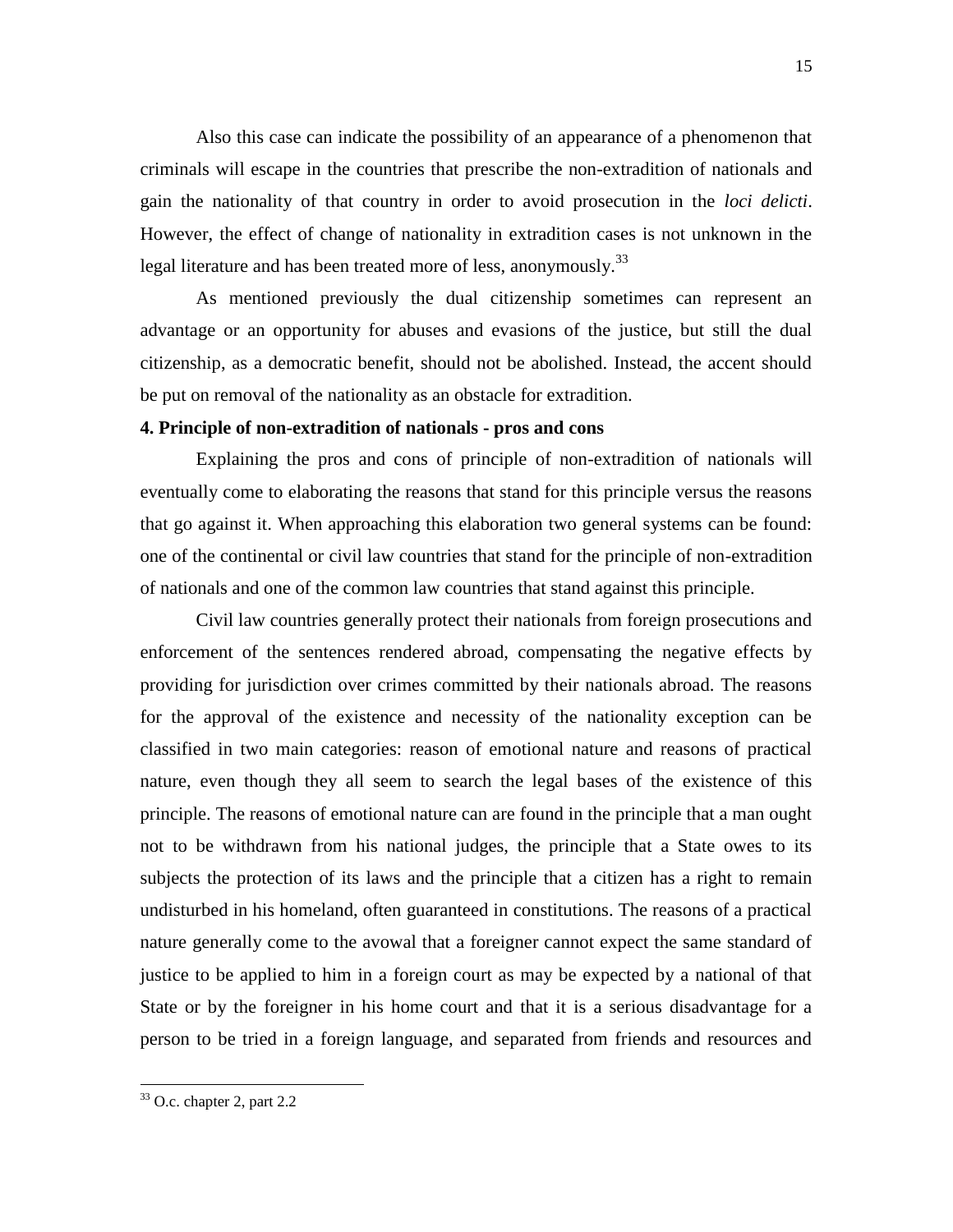from those who could bear witness to persons' previous life and character. Yet, there are also other arguments advanced against the surrender of a national: the fundamental right of asylum; popular instinct of society; disparity in domestic legal systems with respect to both substantive law and procedure and potential for bias and prejudice against the surrendered person, based solely on his foreign origin and nationality. The justification of the rule of non-extradition of nationals largely derives from a jealously guarded conception of national sovereignty, and it presupposes the existence of sharp contrasts in the administration of criminal justice between states, resulting in potentially unfair treatment.<sup>34</sup> However, the main problem in justifying the rule of non-extradition is in the fact that arguments advanced in its favor were developed in the nineteenth century, and some of them are based on an even earlier era.

As to the common law countries, their attitude is dictated by the concept of the strict territoriality of crime and they usually allow extradition of their nationals. The reasons with which they support the extradition of nationals, are generally practical, concerning the expenses and inconveniences of bringing the witnesses, experts and other interested parties before court, the unsatisfactory form of a written affidavits in exchange of testimony, the difficulties of transportation of documents and exhibits, the possibility for reconstruction of the case at the place of the crime etc. It is clear that the mentioned reasons indeed go in favor of extradition of nationals and present the common sense in this never-ending debate.

#### **5. Alternative solutions**

l

Due to the fact that the principle of non-extradition of nationals is reality and is not yet abandoned, alternative solutions have been presented, aiming to balance the negative effects of this principle, having in mind the differences between the law system of the states involved and the obstruction of justice in terms of fight against organized crime that may arise.

<sup>34</sup> Michael Plachta, *(Non-) Extradition of Nationals: A Neverending Story,* Emory University School of Law, Emory International Law Review, Spring, 1999, pg.5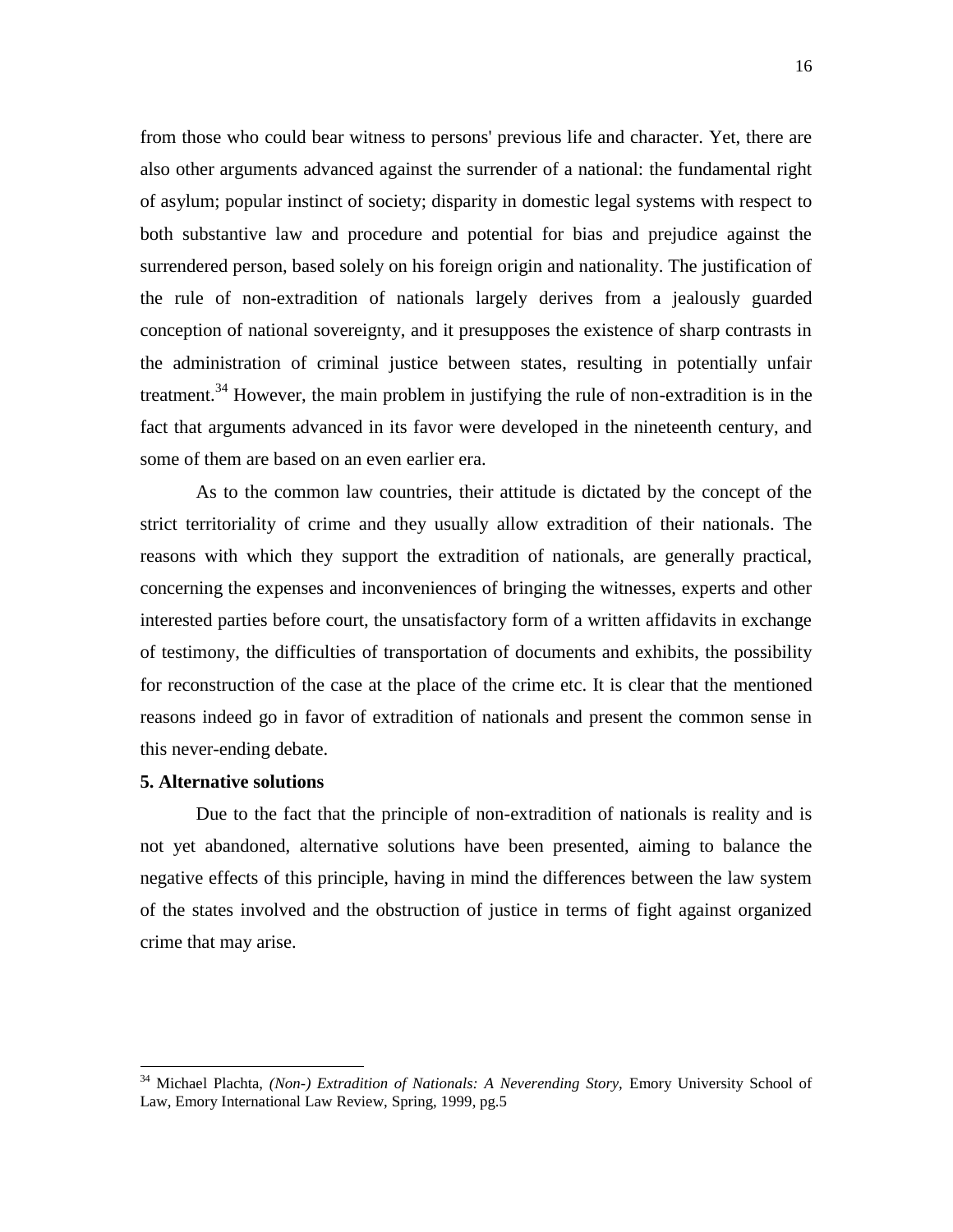The so-called discretionary (facultative) clause<sup>35</sup>, seen as a way that may accommodate the feelings of States that proved to be intransigent, in a practice has not resulted with voluntary surrender of nationals. The reasons for failure of this clause arein the fact that this clause, as an idea, originated from common law countries and stands against the principles that were established and traditionally held over the years in the civil law systems; in the difficulty of obtaining a guarantee of reciprocity etc. For this clause to make the desirable effect it should be followed by an additional provision, which in final instance will enable the extradition of nationals from one side and protection of state of nationality interests, from another.

One of the additional provisions that can be added the discretionary clause is the obligation of the requested state to prosecute the national if the extradition is being refused. Stating that a state is obligated to prosecute whenever the extradition has been refused means nothing else but implementing the maxim *aut derere aut judicere*, that carries a main idea that from the point of view of criminal justice it should not matter in the territory of which state the national is prosecuted and punished as long as the justice is done. For this maxim/principle to be implemented and to substitute the nationality exception rule, it has to be prescribed in international agreement-bilateral or multilateral, since it has not gained the status of a norm of international customary law. This principle is formulated in such language that does not seem to accord any special priority to extradition, thus the accent here lays down in the alternative of the requested state to grant the extradition request or to take the necessary and reasonable steps to apprehend an alleged offender and to ensure the prosecution and trial of such an individual by a competent jurisdiction.<sup>36</sup> Yet, with prescribing this principle the problems that arise in prosecution at the place of extradition<sup>37</sup> continue to exist, thus this prosecution in place of

<sup>&</sup>lt;sup>35</sup> This clause can be found in different forms ex: «nither party shall be bound to surrender its own nationals» or «party shell be held free from any obligation to surrender its own nationals» or «nither party shall be bound to deliver its own citizents»

<sup>36</sup> More for this see Michael Plachta, *Contemporary problems of extradition: human rights, grounds for refusal and principle aut derere aut judicere* pg.81-84

 $37$  Here three types of problems are present: first, bringing witnesses from distant countries imposes a heavy financial burden on both them and the accused, not to mention serious practical difficulties; second, some evidence are not available at all, such as the viewing of the scene of the crime and third, if the evidence were taken abroad the court might have troubles to use them at the trial due to possible procedural restrictions on such evidence.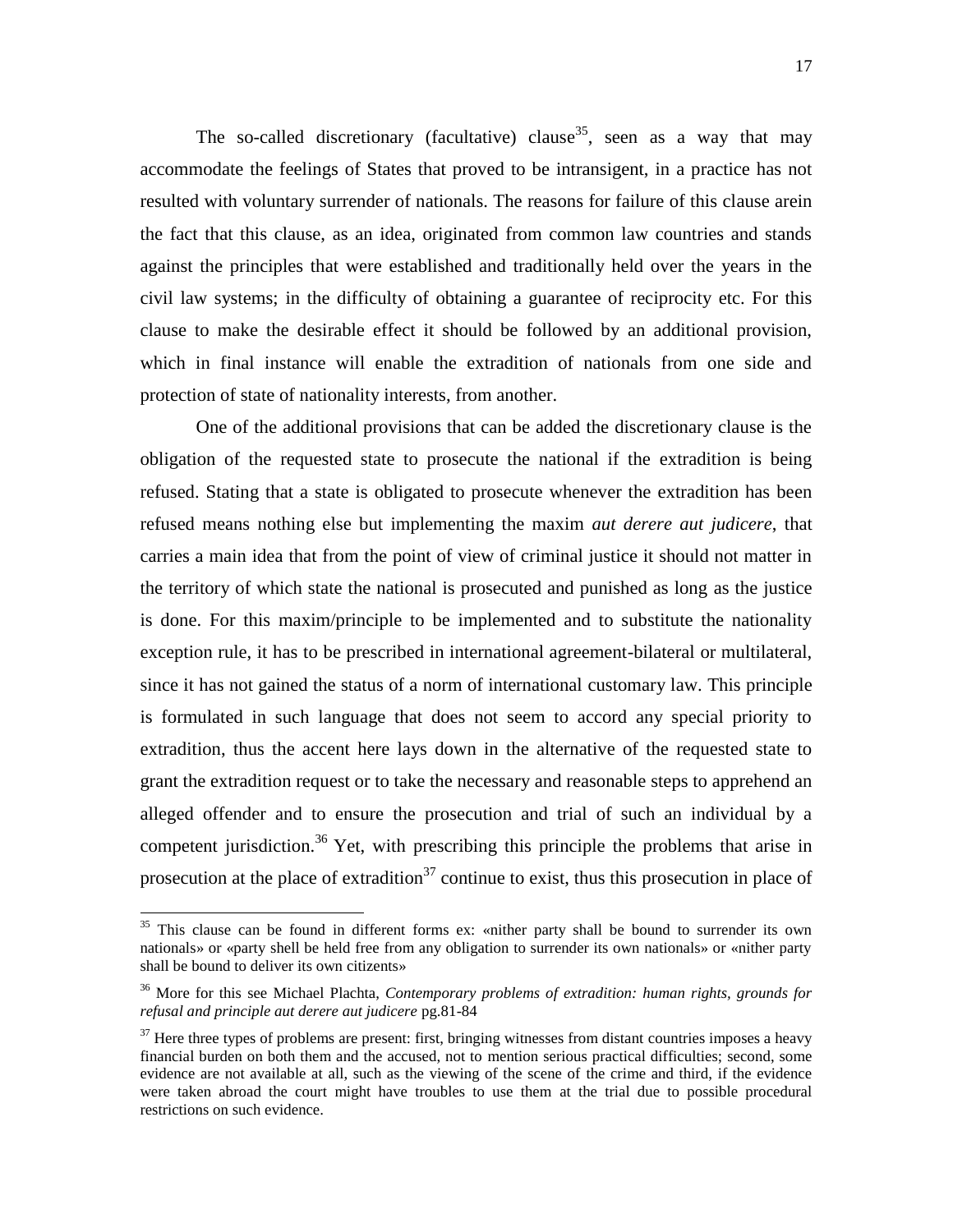extradition is viewed as a sort of "second class" criminal proceedings.<sup>38</sup> On base of this principle, a system called "substituting prosecution" was proposed by the Institute of International law in 1981, inspired by the imperfect solution that occurred in the Lockerbie case, pointing the need of stipulating detailed methods of legal assistance; including observers to the trial sent from the state where the crime has been committed to the state of nationality and the need of the enforcement of an appropriate penalty similar to that which would be applied to nationals in a cognate case ifthe concerned tribunal determines that the accused is guilty. A proposal that presents further changes concerning the principal *aut derere aut judicere*, by, among other things, prescribing this rule as a logical supplement of the duty to extradite, can also be found.<sup>39</sup>

Another approach is the one that suggests that the extradition ought to be limited to the trial and judgment only, conducted in the requesting state, and that an extradited national, sentenced in foreign court, should be returned to the home state to serve the sentence imposed abroad, which will be subject to regulations, including those relating to remission or reduction of sentence, parole and probation, in force in the home State. This solution could be proposed as a *modus vivendi* between the conflicting interests of an effective suppression of criminality and constitutional requirements and restrictions. It should serve as a remedy to the inconveniences emerging from the transfer of criminal proceedings and extradition.<sup>40</sup> The main purpose of the proposal is to secure to the most appropriate forum jurisdiction over a crime and at the same time to secure to the most appropriate organs the task of corrective punishment and rehabilitation.<sup>41</sup> Sort of this solution can be found in the Framework Decision on the EAW.

Further refinement of this proposal might be to allow to the national State the right of imposing sentence and limiting the jurisdiction of the trial state to a determination of guilt or innocence only, allowing the sentence to be formulated in a

 $38$  o.c. pg.79

 $39$  o.c. pg.84-86

<sup>40</sup> Michael Plachta, *(Non-) Extradition of Nationals: A Neverending Story,* Emory University School of Law, Emory International Law Review, Spring, 1999, pg.30

<sup>41</sup> for more see in Ivan A. Shearer, *Non extradition of nationals, A review and proposal,* Adelaide Law Review Association, School of Law, University of Adelaide, 1966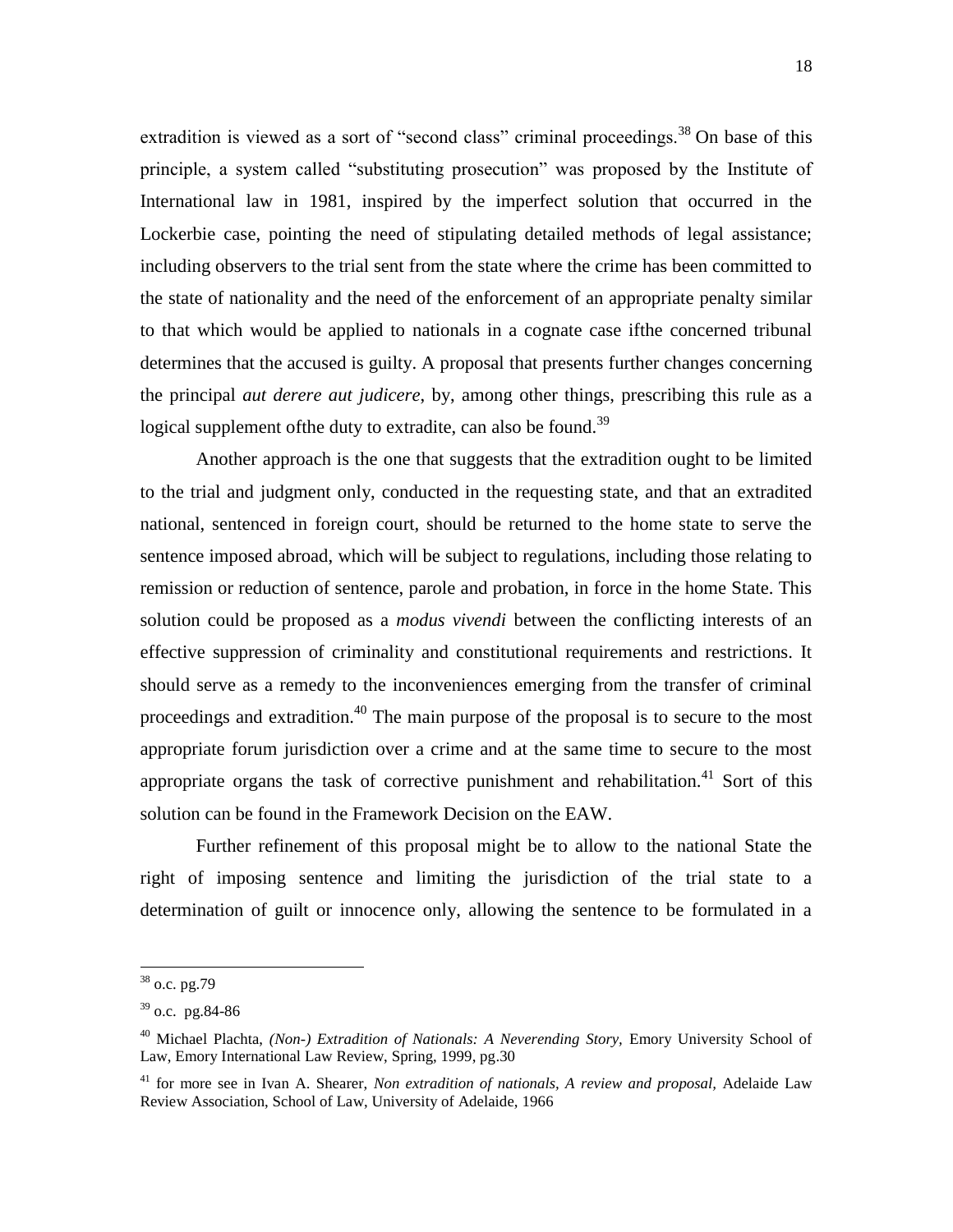manner reflective of the social convictions and corrective methods existing in the national State.

Alternative solution that might lead to total abandonment of the nationality exception rule is the possibility of replacement of the rule of non-extradition of nationals by the new ground for refusal of surrender: the possible violation of procedural safeguards in the criminal proceedings carried out against the requested offender in the territory of the requesting state. This solution has many advantages compared to nationality exception rule, as more flexible solution and at the same time a solution that offers full protection to the nationals of the requested state, provided that concern regarding the well-being of the requested state's nationals is the underlying reason for that state's refusal to extradite. In this way the integrity and effectiveness of extradition would be saved and at the same time, the requested state would not be compelled to relinquish its duty of loyalty toward its citizen sought for trial in a foreign country.<sup>42</sup>

#### **6. Conclusion**

l

According to previously stated, the non-extradition of nationals is principle, that still exist and states do not seem to have a will to abandon it. The main reason, as it was pointed out, can be found in the states" fear of loss of sovereignty. However, albeit the principle of non-extradition of nationals is constitutionally granted and is applied in extradition cases between states, when it comes to international tribunals this constitutional guarantee does not presents an obstacle a national to be extradited, since in this case the national is not a subject to extradition but is a subject to surrender. Surrender of nationals can be considered as a new form of bringing fugitives to face justice, enabling many offenders who committed crimes in Yugoslavia and Rwanda to be tried before the Ad Hoc International Criminal Court for the former Yugoslavia and the Ad Hoc International Criminal Court for Rwanda, respectively. Thus the states should consider the surrender of nationals throug bilateral agreements as solution to the proplems that arise from the principle of non-extradition of nationals and multiple nationality, hence the importance of increasing the safeguards and making the extradition procedure more administrative and less judicial, thus less state involving, is pointed out.

<sup>42</sup> Michael Plachta, *(Non-) Extradition of Nationals: A Neverending Story,* Emory University School of Law, Emory International Law Review, Spring, 1999, pg.34